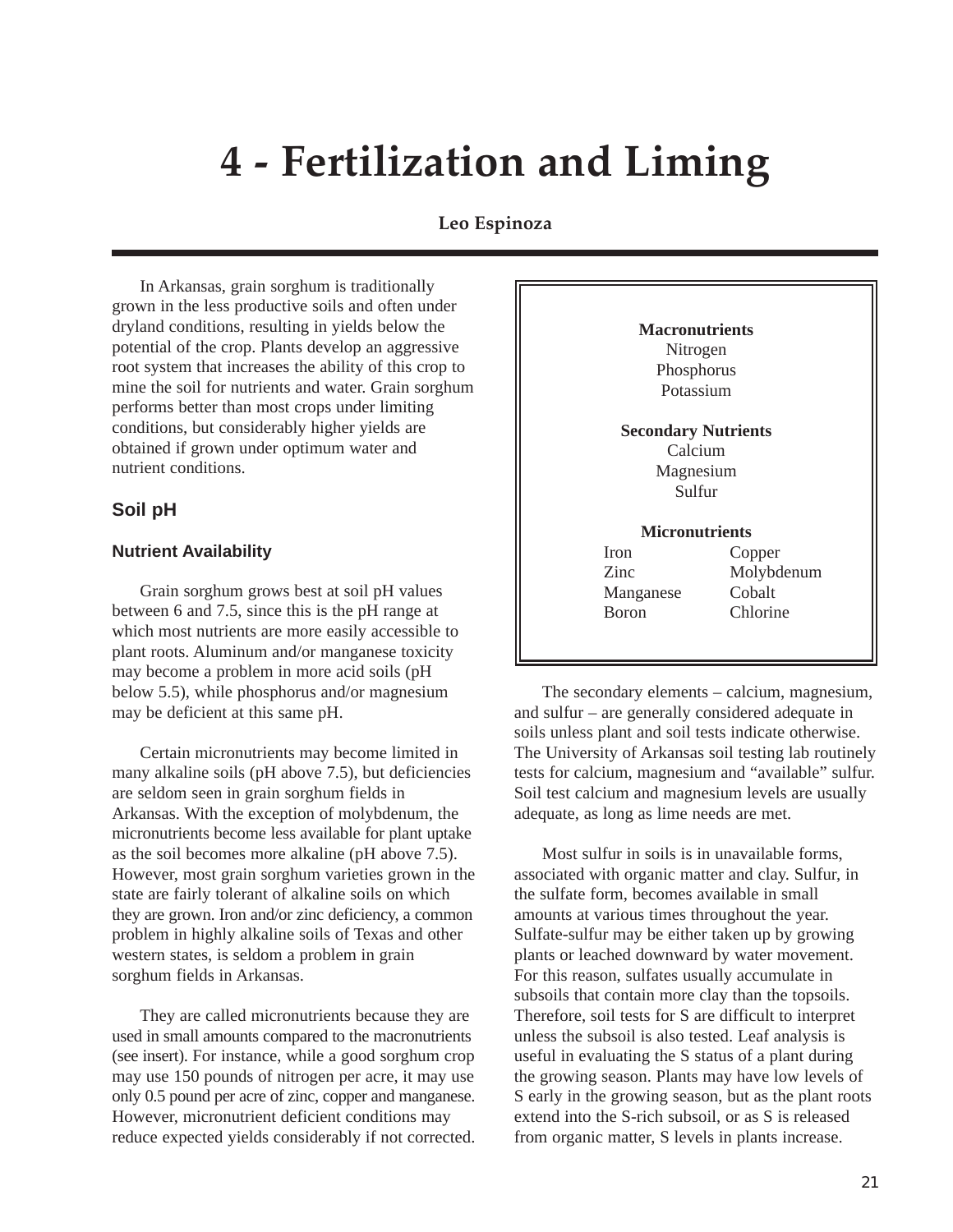# **Lime Recommendations**

Lime applications should be based on soil tests. The University of Arkansas recommends lime when the soil pH is below 5.7, except where rice is in the rotation (Table 4-1). Recommended rates range from 1 to 3 tons per acre. If rice is not in the rotation, lime rates are based on soil pH and calcium content (Table 4-2). The more acid and the heavier the soil, the higher the rate of lime recommended. Continued cultivation, and the use of chemical fertilizers, especially those containing ammonium and sulfur, tends to decrease soil pH over time. Irrigation with water high in calcium carbonate will increase soil pH.

| Table 4-1. Lime Recommendations for Grain<br>Sorghum When Rice Is in the Rotation. |     |  |  |  |  |
|------------------------------------------------------------------------------------|-----|--|--|--|--|
| Lime (tons/acre)<br>Soil pH                                                        |     |  |  |  |  |
| Above 5.5                                                                          |     |  |  |  |  |
| $5.3 - 5.5$                                                                        |     |  |  |  |  |
| $5.0 - 5.2$                                                                        | 1.5 |  |  |  |  |
| Below 5.0<br>25                                                                    |     |  |  |  |  |

Dolomitic lime (red lime) is the preferred source where soil test magnesium levels are below 75 pounds per acre. This usually occurs on the wellto excessively-drained acid soils away from the major rivers. If lime is needed, it is better to apply it during the fall to allow it enough time to react with the soil. Liming materials may have different Relative Neutralizing Values (RNV). The RNV of a material is based on its fineness and Calcium Carbonate Equivalent (CEC), with finer materials reacting quicker than coarse materials. An Ag lime with a CCE of 110 is "stronger" than an Ag lime with a CCE of 90, consequently less volume would be needed to increase the pH of a given soil.

Pelletized lime is sold in Arkansas at a considerably higher price than bulk agricultural lime. This material is produced from the finest lime particles, which are then bonded together with lignosulfonates (among several products) during the pelletizing process. The amount of pelletized lime to use should be between 60 to 75 percent of the amount of regular agricultural lime, depending on the source of the material. For instance, if the recommendation calls for 1 ton (2,000 pounds) of lime, only 1,200 to 1,500 pounds of pelletized lime would be required to raise the pH to the desired level.

On sandy or silt loam soils, where rice is in rotation and well water is used for irrigation, lime is recommended only after intensive soil and water testing. Separate soil samples should be collected near the water inlet, near the water outlet and also from the middle of the field. Water quality should also be determined. Apply lime based on Table 4-1 for the water outlet area regardless of the water's calcium or bicarbonate content. If the water tests below 3 milliequivalents of calcium per liter, then the inlet area should also be limed according to Table 4-1.

These recommendations are designed to avoid zinc deficiency of the succeeding rice crop. Lime should be applied as far in advance of the grain sorghum as possible but not just before rice. About six months is needed for the applied lime to become completely effective.

Collecting soil samples in grids, for lime recommendations, may result in significant savings for producers. In some fields, the variability of soil pH is so high that savings in the range of 30 to 50 percent of the recommended lime have been achieved.

| Table 4-2. Lime Recommendations for Grain Sorghum When Rice Is Not in the Rotation. |                                                  |               |               |            |  |  |  |  |
|-------------------------------------------------------------------------------------|--------------------------------------------------|---------------|---------------|------------|--|--|--|--|
| Soil pH                                                                             | Soil Test Calcium (Lb/A by Mehlich 3 Extraction) |               |               |            |  |  |  |  |
|                                                                                     | <b>Below 1000</b>                                | $1000 - 3000$ | $3000 - 4500$ | Above 4500 |  |  |  |  |
|                                                                                     | ------------ Tons/A ------------                 |               |               |            |  |  |  |  |
| Above 5.7                                                                           | 0                                                |               | 0             |            |  |  |  |  |
| $5.2 - 5.7$                                                                         |                                                  | 1.5           | 2             | 2.5        |  |  |  |  |
| $5.0 - 5.2$                                                                         | 1.5                                              | 2             | 2.5           | 3          |  |  |  |  |
| Below 5.0                                                                           | 2                                                | 2.5           | 3             | 3          |  |  |  |  |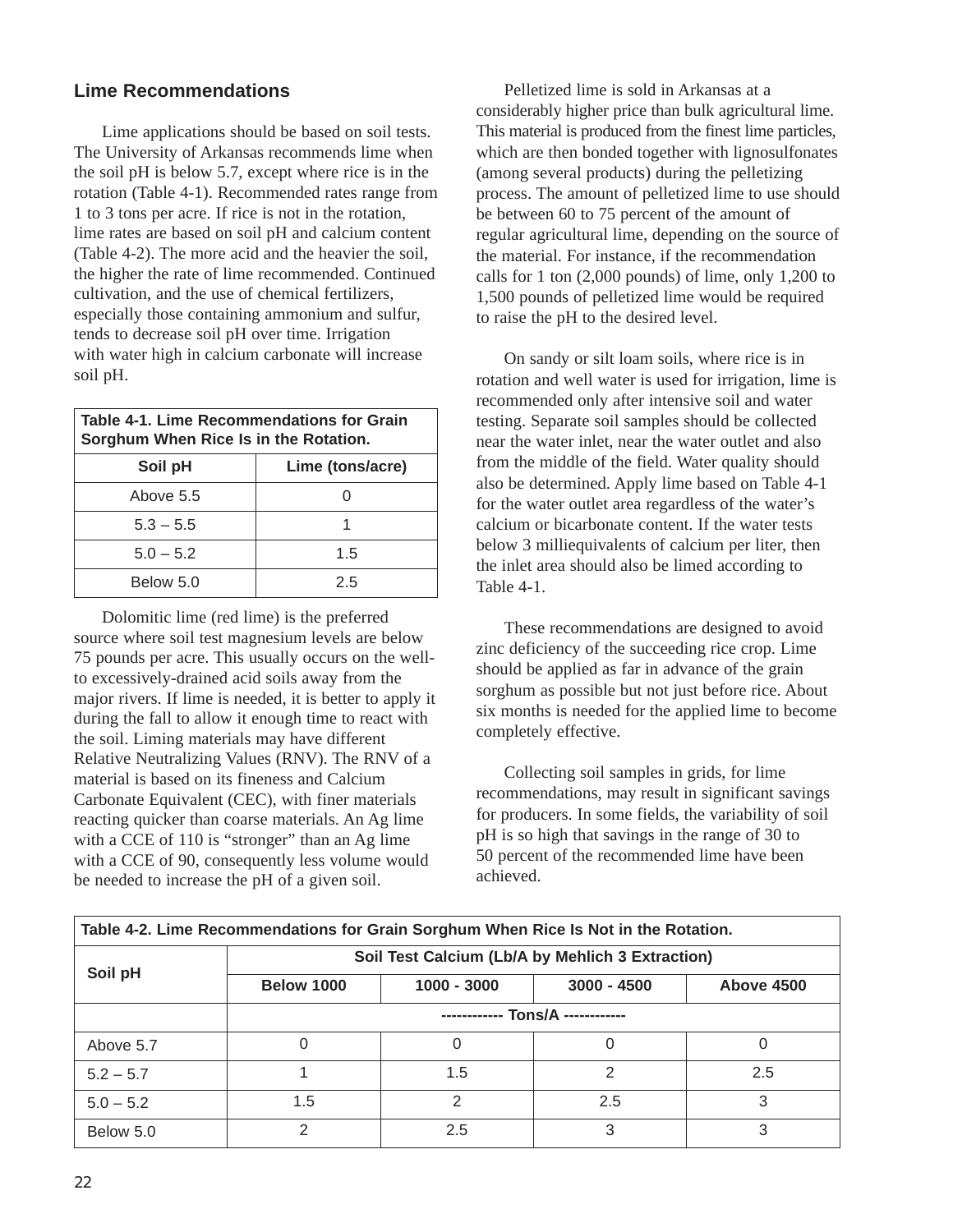## **Fertilizer Recommendations**

#### **Nitrogen Rates and Sources**

Nitrogen is probably the most limiting nutrient in grain sorghum production in Arkansas, with nearly 50 percent of the nitrogen removed with the grain, in contrast to 67 percent and 17 percent for phosphate and potash, respectively (Table 4-3). Total recommended N rates range from 60 pounds per acre for nonirrigated grain sorghum doublecropped after small grain to 150 pounds per acre for irrigated grain sorghum where yields are expected to exceed 6,000 pounds per acre. The normal recommendation for irrigated grain sorghum is 120 pounds per acre, compared to 100 pounds for nonirrigated (Table 4-4). A rough rule of thumb is that, based on the yield level, 2 pounds of actual nitrogen (N) are required for each 100 pounds of grain produced.

Figure 4-1 shows the typical nitrogen uptake pattern for a grain sorghum plant. It appears that the plant does not use much N during the first 20 days, but by the time the plant is 60 days old, it has used close to 60 percent of the total N. Consequently, a third to one-half of the total N is usually applied preplant. The remainder should be sidedressed by the sixth-leaf stage. An exception to this is where the entire recommended N is applied preplant as anhydrous ammonia, or for nonirrigated grain sorghum following small grain.

The remaining N not applied preplant should be sidedressed by the sixth-leaf stage. Some producers choose a three-way split, with a portion of the N



**Figure 4-1. Typical nitrogen uptake pattern of a grain sorghum plant.** 

(normally 100 pounds urea) being applied at the boot stage, making sure the fertilizer is applied after the dew has evaporated to avoid significant leaf burning. Fertilizer burn is more likely if liquid N is used when air temperature exceeds 80 degrees. Ground application equipment can be used for topdressing until the plants get so tall that stalk breakage is a problem. Small amounts of N may also be applied by overhead sprinkler irrigation systems.

Animal manures, particularly poultry litter, may be used as supplements to commercial fertilizer. Rates should be based on soil test results and the nutrient content of the manure, keeping in mind that not all of the nitrogen in the manure becomes plant available the first year, and that applying manure based on N requirements may supply P in excess of plant needs. Where higher rates of animal manures are used, plant analysis should be used to monitor N needs for possible adjustments during the growing season.

| Table 4-3. Nutrients Removed in a 100 bu/A Grain Sorghum Crop. |                                                                                                                 |    |    |    |     |    |  |  |
|----------------------------------------------------------------|-----------------------------------------------------------------------------------------------------------------|----|----|----|-----|----|--|--|
|                                                                | P <sub>2</sub> O <sub>5</sub> Lb/A<br>N Lb/A<br>% of Total<br>% of Total<br>K <sub>2</sub> O Lb/A<br>% of Total |    |    |    |     |    |  |  |
| Grain                                                          | 84                                                                                                              | 47 | 42 | 67 | 22  |    |  |  |
| Stover                                                         | 95                                                                                                              | 53 | 20 | 33 | 107 | 83 |  |  |

|                               |                   | <b>Irrigated</b> | Nonirrigated |        |  |
|-------------------------------|-------------------|------------------|--------------|--------|--|
|                               | ----------------- |                  |              |        |  |
|                               | < 6000            | >6000            | < 5000       | > 5000 |  |
| Single crop                   | 120               | 150              | 100          | 130    |  |
| Double crop after small grain | 100               | 130              | 60           | 90     |  |